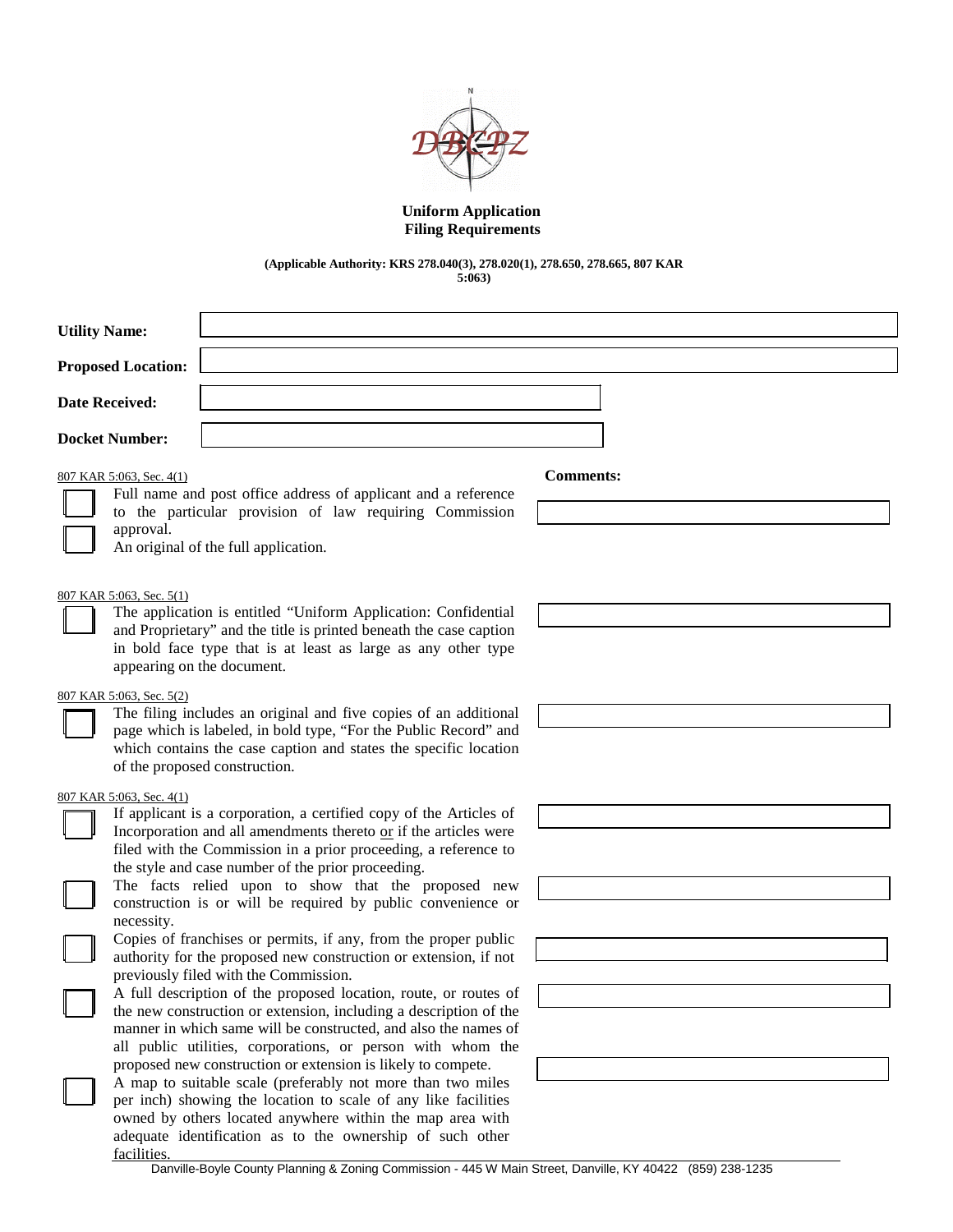All other information necessary to afford the Commission a complete understanding of the situation.

A copy of the utility's applications to the Federal Aviation Administration and the Kentucky Airport Zoning Commission. A copy of the utility's application to, and authorization from, the Federal Communications Commission, if applicable.

A geotechnical investigation report, signed and sealed by a professional engineer registered in Kentucky, that includes boring logs, foundation design recommendations, and a finding as to the proximity of the proposed site to flood hazard areas.

Clear directions from the county seat to the proposed site, including highway numbers or street names, and the telephone number of the preparer of the directions.

The lease or sale agreement for the property on which the tower is proposed to be located (may be in abbreviated form if so filed with county clerk, but if a lease, must include copy of lease provision that the tower will be dismantled when no longer used).

The identity and qualifications of each person directly responsible for the design and construction of the proposed tower.

A site development plan or survey, signed and sealed by a professional engineer registered in Kentucky, that shows the proposed location of the tower and all easements and existing structures within 500 feet of the site on the property on which the tower will be located and all easements and existing structures within 200 feet of the access drive, including the intersection with the public street system.

A vertical profile sketch of the tower, signed and sealed by a professional engineer registered in Kentucky, indicating the height of the tower and the placement of all antennas.

A map, drawn to a scale no less than 1inch equals 200 feet, that identifies every structure and every owner of real estate within 500 feet of the proposed tower.

### 807 KAR 5:063 Sec. 4(4)

A statement as to whether the construction is proposed for an area outside the incorporated boundaries of a city.

#### 807 KAR 5:063 Sec. 4(1)

A statement that every person who, according to property valuation administrator's records, owns property within 500 feet of the proposed tower and if the tower is proposed for an area outside the incorporated boundaries of a city, every person who owns property contiguous to the property upon which the construction is proposed has been:

- Notified by certified mail, return receipt requested, of the proposed construction.
- Given the Commission docket number under which the application will be processed.
- Informed of his right to request intervention.

#### 807 KAR 5:063 Sec. 4(1)

A statement that two written notices, at least 2' x 4', one in a visible location on the proposed site and one on the nearest public road have been, and shall remain, posted for at least two weeks after the application has been filed.

In both posted notices, the word "tower" or "monopole" shall be printed in letters at least 4 inches high.